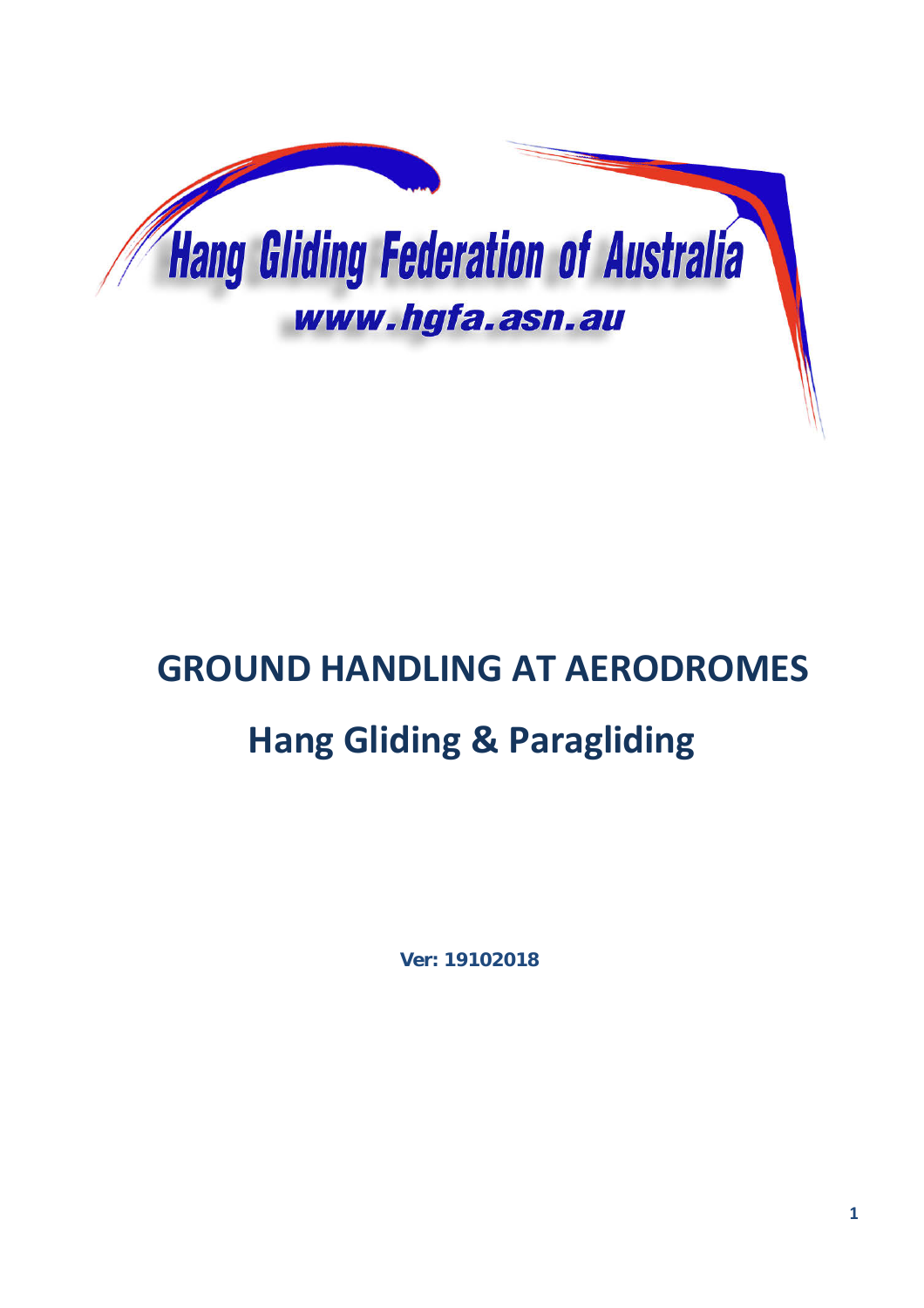

## **Contents**

| 1 Introduction                                                       |           |
|----------------------------------------------------------------------|-----------|
| <b>1.1.1 Legal</b>                                                   | 3         |
| 1.1.2 Background to Ground Handling at Aerodromes                    | 3         |
| <b>1.1.3 General Guidelines</b>                                      | 4         |
| <b>1.1.4 Preliminary Recommendations</b>                             | 4         |
| <b>2 Operational Requirements</b>                                    | 5         |
| <b>Pilot Qualifications for Ground Handling at Aerodromes</b><br>2.1 | 5         |
| <b>Duty Pilot</b><br>2.2                                             | 5         |
| 3 Equipment                                                          | 6         |
| <b>3.1 Hang Gliders and Paragliders</b>                              | 6         |
| <b>3.2 Airband VHF Airband Radio</b>                                 | 7         |
| <b>3.3 Safety Equipment</b>                                          | 7         |
| <b>4 Procedures</b>                                                  | 7         |
| <b>4.1 General Considerations</b>                                    | 7         |
| <b>4.1.1 Site Considerations</b>                                     | 7         |
| <b>4.1.2 Weather Conditions</b>                                      | 7         |
| <b>4.1.3 Training Considerations</b>                                 | 8         |
| <b>4.2 Ground Handling Procedures</b>                                | 8         |
| <b>4.2.1 Hang Gliders</b>                                            | 8         |
| <b>4.2.2 Paragliders</b>                                             | 8         |
|                                                                      |           |
| <b>5 Communications</b>                                              | 8         |
| 5.1 Verbal                                                           | 8         |
| 5.2 Visual                                                           | 8         |
| <b>Radio</b><br>5.3                                                  | 9         |
| <b>6 Emergency Procedures</b>                                        | 9         |
| <b>Hang Glider</b><br>6.1                                            | 9         |
| <b>Paraglider</b><br>6.2                                             | 10        |
| <b>6.3 General Aviation</b>                                          | <b>10</b> |
|                                                                      |           |

**Contributors:** Karl Texler, Brett Coupland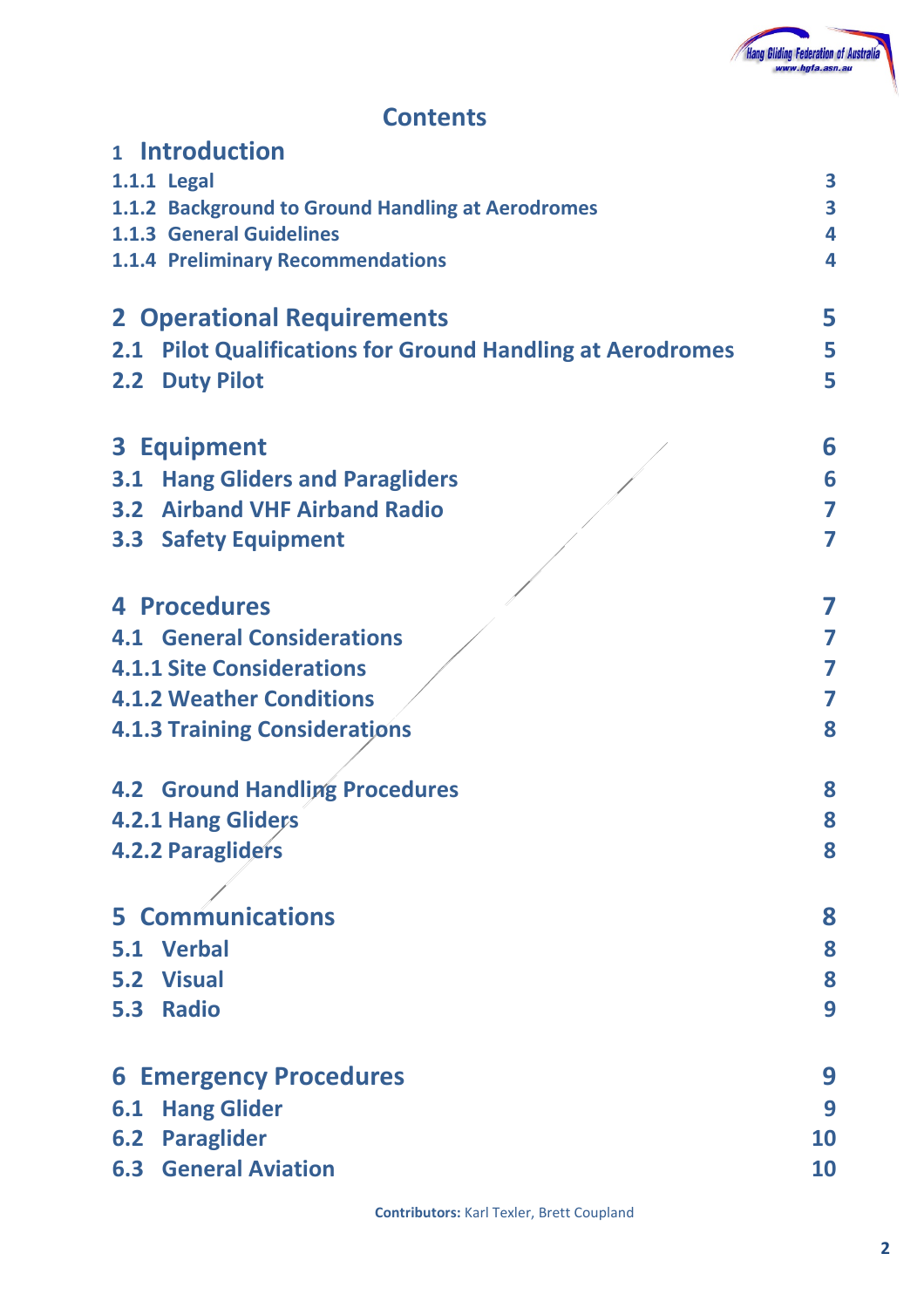

# **1 Introduction**

#### **1.1.1 Legal**

This Manual is approved by the Civil Aviation Safety Authority (CASA), and specifies procedures, standards and guidelines under which the ground handling of hang gliders, and paragliders may be legally conducted in Australia at aerodromes.

Under no circumstances should the reader, or anyone directly or indirectly associated with the reader, use this Manual as the sole reference on which to base ground handling operations of any kind.

Ground handling should not be attempted without first obtaining instruction in the techniques of ground handling; and without teaming with experienced pilots as part of the learning/practice process.

#### **1.1.2 Background to Ground Handling at Aerodromes**

Ground handling is where a pilot attaches themselves to a hang glider or a paraglider and manoeuvres this equipment without intending to become airborne. To help ensure that the pilot doesn't become airborne, this may be conducted either on flat or gently sloping ground. Hang glider pilots may practice wing control while running into the wind. Paraglider pilots may practice canopy deployment (either forward or reverse) and wing control while running into the wind.

Ground handling is an essential skill for hang glider and paraglider pilots. It is one of the first skills set to be taught when hang glider and paraglider pilots start their flight training. Good ground handling skills help ensure competent and safe launching and landing skills (whether off a slope or via ground towing/aero-towing).

Having gained their flight qualifications, pilots may subsequently practice ground handling to refresh their equipment handling skills, ground test new equipment or learn new handling and launch techniques.

Ground handling is best done on an even (non-undulating) surface with a clear wind. For this reason, aerodromes have been considered ideal for this activity. For small country aerodromes, the runway and runway reserves have been utilized – due to the run length available and the opportunity to find areas for clear wind.

As part of their basic training, all hang glider and paraglider pilots are made aware of their obligations when operating at or in the vicinity of aerodromes. Ground handling at aerodromes carries with it the risk of conflict between hang glider/paraglider pilots and general aviation (whether taxiing, taking off or inbound). Failure to clear a runway may result an inbound aircraft having to abort a landing and go around, or cause an aircraft to delay take-off. Failure to clear a taxiway may result in a potentially dangerous on-the-ground interaction

Paragliders and hang gliders operate at aerodromes with the understanding that their ground handling activities do not conflict with any general aviation operations.

In years past, maintaining a constant lookout for nearby general aviation activity has been a standard effective practice. With the advent of compulsory carriage and operation of airband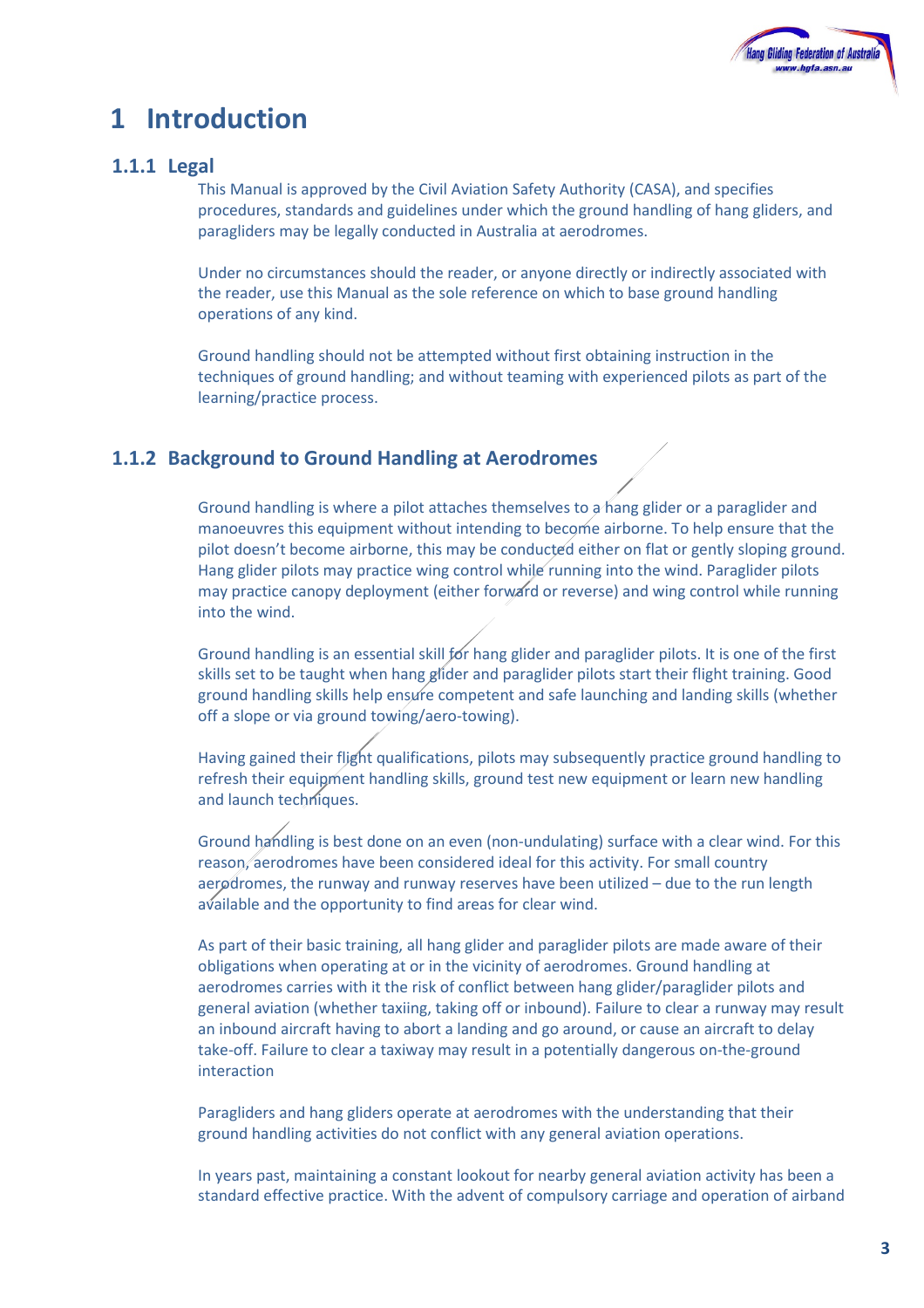

VHF radios in CTAF areas, airband VHF radio usage has become another way to be alerted to nearby general aviation activity.

#### **1.1.3 General Guidelines**

Due to the potential for personal injury and conflict with general aviation, great care must be taken at all times when ground handling at aerodromes. Ground handling at an aerodrome should only be undertaken after express permission has been obtained from the entity managing that aerodrome.

Hang glider pilots, paraglider pilots and general aviation pilots rely heavily on a clear understanding on how they are to interact in an aerodrome situation. Responsibility must not be taken lightly. Failure to adhere to the guidelines in this manual may result in an incident or an accident with injury or death to the hang glider pilot, paraglider pilot or general aviation pilot. Competent knowledge (through prior instruction and practice) is essential. All forms of ground handling require:

- AIRMANSHIP safe procedures must be adhered to throughout all operations. This diminishes ambiguity and delegates responsibilities.
- KNOWLEDGE hang gliding and paragliding equipment is potentially dangerous, especially in windy conditions. Ignorance of standard general aviation operating procedures at aerodromes adds to any pre-existing hazard. For the trainee pilot, a sound understanding of the equipment and procedures to be used is imperative prior to attempting ground handling. Any pilot should be aware of all considerations before entering an aerodrome to ground handle.
- EXPERIENCE it is essential that information is gained from an appropriately endorsed HGFA instructor. This experience is best maintained through regular practice under appropriate conditions.

#### **1.1.4 Preliminary Recommendations**

Criteria for safe ground handling at aerodromes;

- Flying equipment: The flying equipment (wing and harness) must be in a fit structural state to enable ground handling. (Note: Given that flight isn't intended, the equipment Aboesn't need to be airworthy in terms of porosity and/or trim).
- Safety Helmet: A safety helmet in good repair should be worn whenever the pilot is attached to their equipment.
- Supervision Appropriate to Experience: Pilots engaged in ground handling should be supervised at a level appropriate to their skill set. An appropriately endorsed HGFA instructor should supervise unlicensed pilots. Licensed pilots may also benefit from instructional & non-instructional advice.
- Appropriate Weather Conditions: Ground level visibility should be as per current Visual Flight Rules (VFR) criteria. It should not be raining. Wind strength should be within the scope of the pilot's experience and competence in ground handling.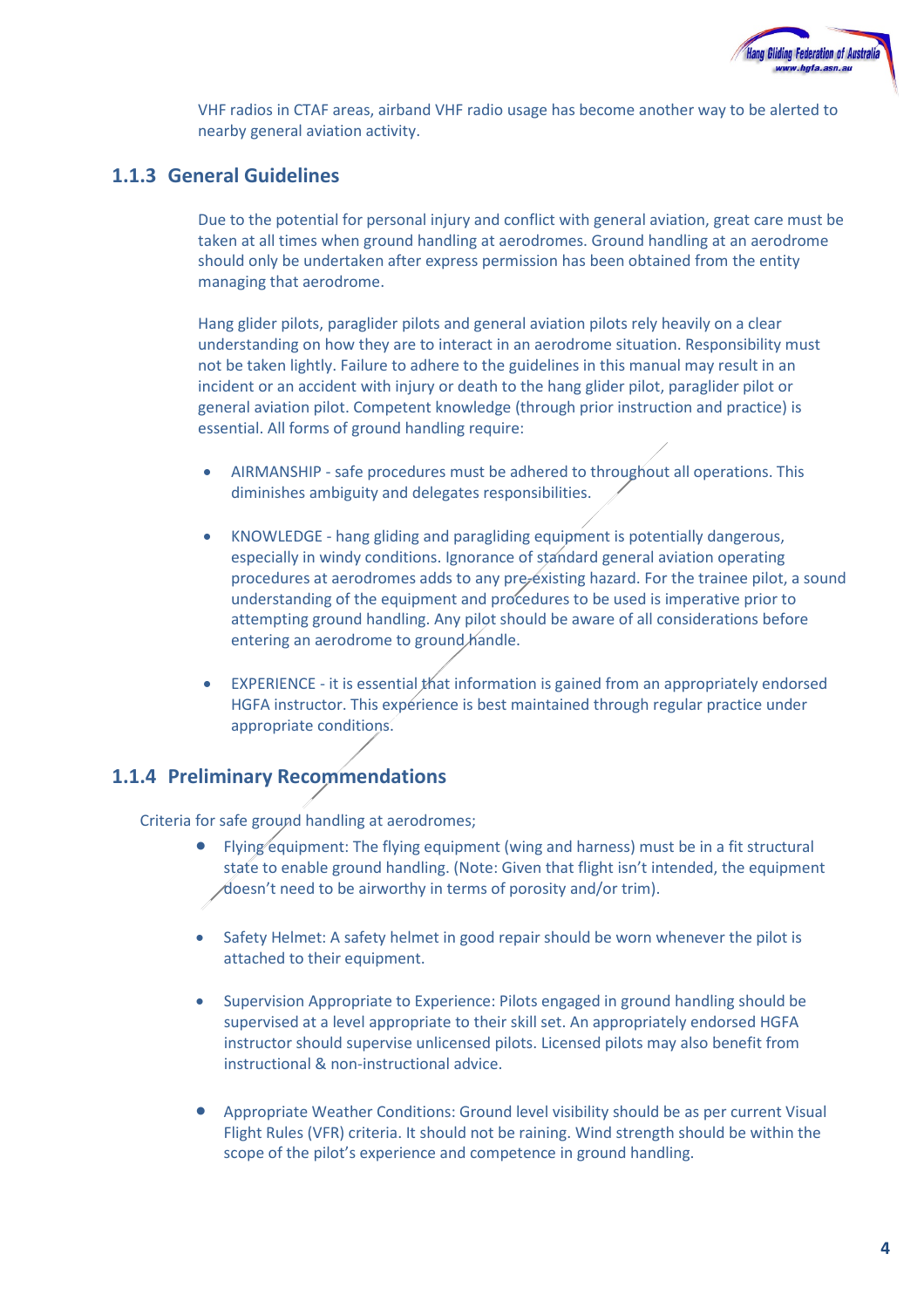

- Freedom from mechanical turbulence: The area for ground handling should be chosen with due regard to the possibility of mechanical turbulence (rotor) from nearby features such as hangars, sheds, buildings and trees. Ideally an area free of such turbulence should be selected.
- Visual Awareness of General Aviation: When operating in an area where general aviation may be taxiing, taking off or inbound, a constant lookout for such activities must be maintained.
- Airband VHF Radio Watch: In addition to visual awareness, when operating on or near a runway, a constant airband VHF radio watch on the aerodrome's designated frequency must be maintained to monitor for inbound general aviation.

# **2 Operational Requirements**

## **2.1 Pilot Qualifications for Ground Handling at Aerodromes**

No person shall ground handle a hang glider or paraglider at an aerodrome unless:

- a) they hold an HGFA certificate for the aircraft being utilised; or
- b) they are undergoing training under the direct supervision of an appropriately endorsed HGFA Instructor for the purpose of gaining HGFA Certification; and
- c) they either hold an airband VHF radio endorsement or are being directly supervised by a person who does; and
- d) all operations comply with the requirements of this manual

#### **2.2 Duty Pilot**

A nominal duty pilot shall be present at all ground handling operations at aerodromes. Where a pilot is ground handling unaccompanied, they will be their own duty pilot. Where ground handling is being conducted as part of flying school activities, the supervising instructor will be the duty pilot. Where a group of licensed pilots are ground handling, one of their number will be the duty pilot.

The duty pilot's responsibilities are:

- a) to establish and co-ordinate ground handling procedures, including the determination of an appropriate area and communication channels;
- b) to ensure that all participants are advised and aware of all procedures and requirements regarding ground handling at aerodromes and endeavour to have all persons involved adhere to these procedures;
- c) to ensure procedures are in place to ensure the safety of any persons not associated with the ground handling activities (including bystanders and general aviation);
- d) to coordinate effectively with duty pilots or officers from other flying organisations, if they are operating from the same site, to ensure that all mixed operations are carried out safely and with due regard for other airspace users;
- e) ensure that a gliding operations signal is in place;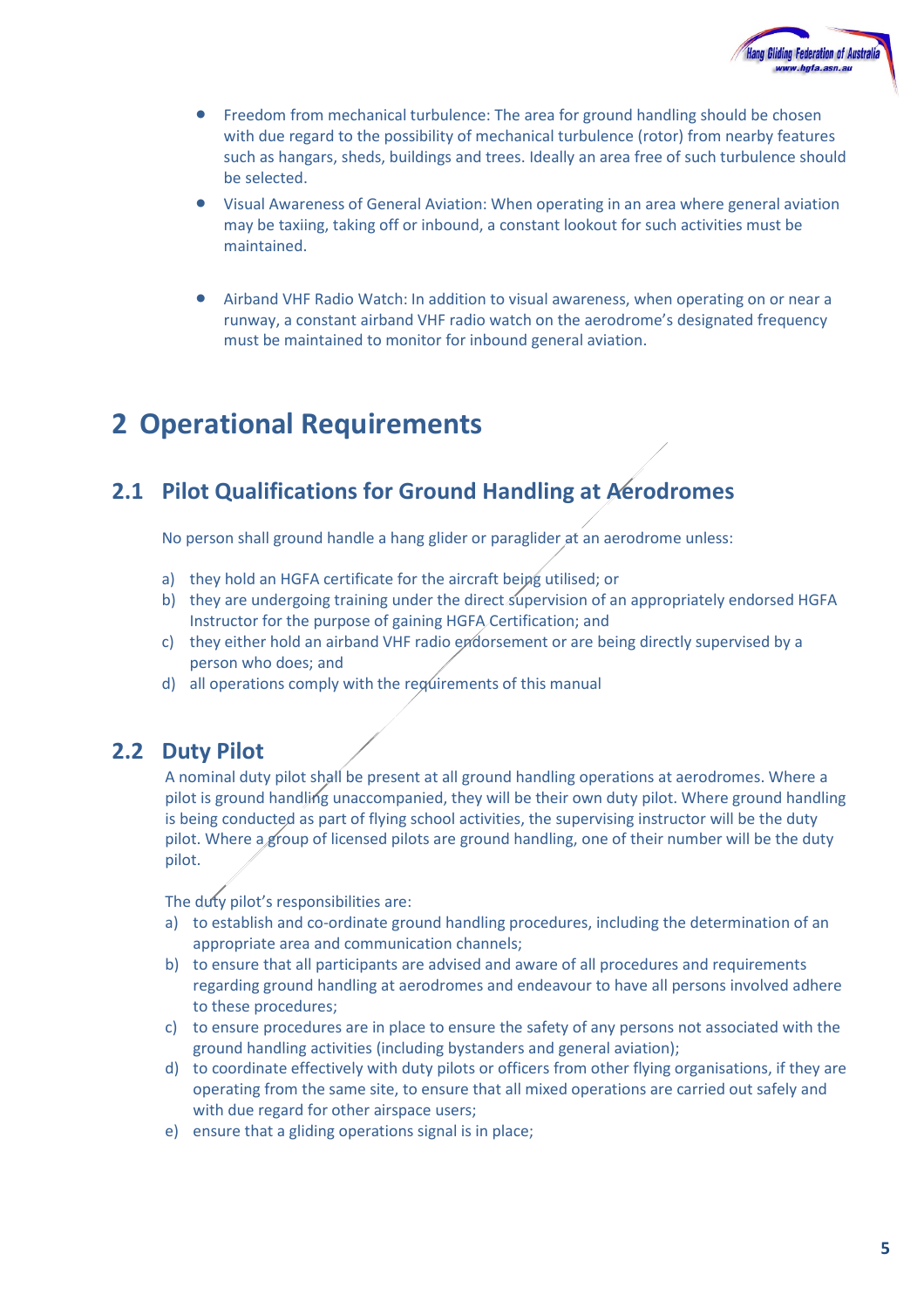



**Note:** A "gliding operations signal" is in the form of a white double cross placed flat on the ground adjacent to the primary wind indicator at the airfield. This signal is usually a minimum of five metres in length and two and a half metres in width, in the shape illustrated.

f) ensure that the appropriate airband VHF radio frequency is monitored; and any incoming aircraft notified of the ground handling activities (including advice when the runway is clear to allow a safe landing)

Considerations for establishing ground handling procedures include:

- level of pilot skill
- surface winds
- wind gradient
- winds aloft
- runway direction
- areas of turbulence
- separation between aircraft
- obstacles and hazards
- the operations of other site users

# **3 Equipment**

## **3.1 Hang Gliders and Paragliders**

Any such equipment being used for ground handling at aerodromes should be fit for purpose. Such equipment doesn't necessarily have to be airworthy, but (if that is the case), all steps need to be taken to ensure that inadvertent aviation will not take place during ground handling.

The major components of the flight equipment (i.e. wings and harnesses) should either be certified by a recognised certifying body or manufactured by a recognised manufacturer who also manufactures certified products. Homemade wings and harnesses are not to be brought onto an aerodrome.

Person's ground handling are not to attach themselves to a hang glider or a paraglider by any other means than a properly attached and fully buckled harness. (Note: The hang glider or paraglider can be ground handled without a harness provided the pilot is only holding on to the equipment and has the ability to separate themselves from the equipment simply by releasing their grip.)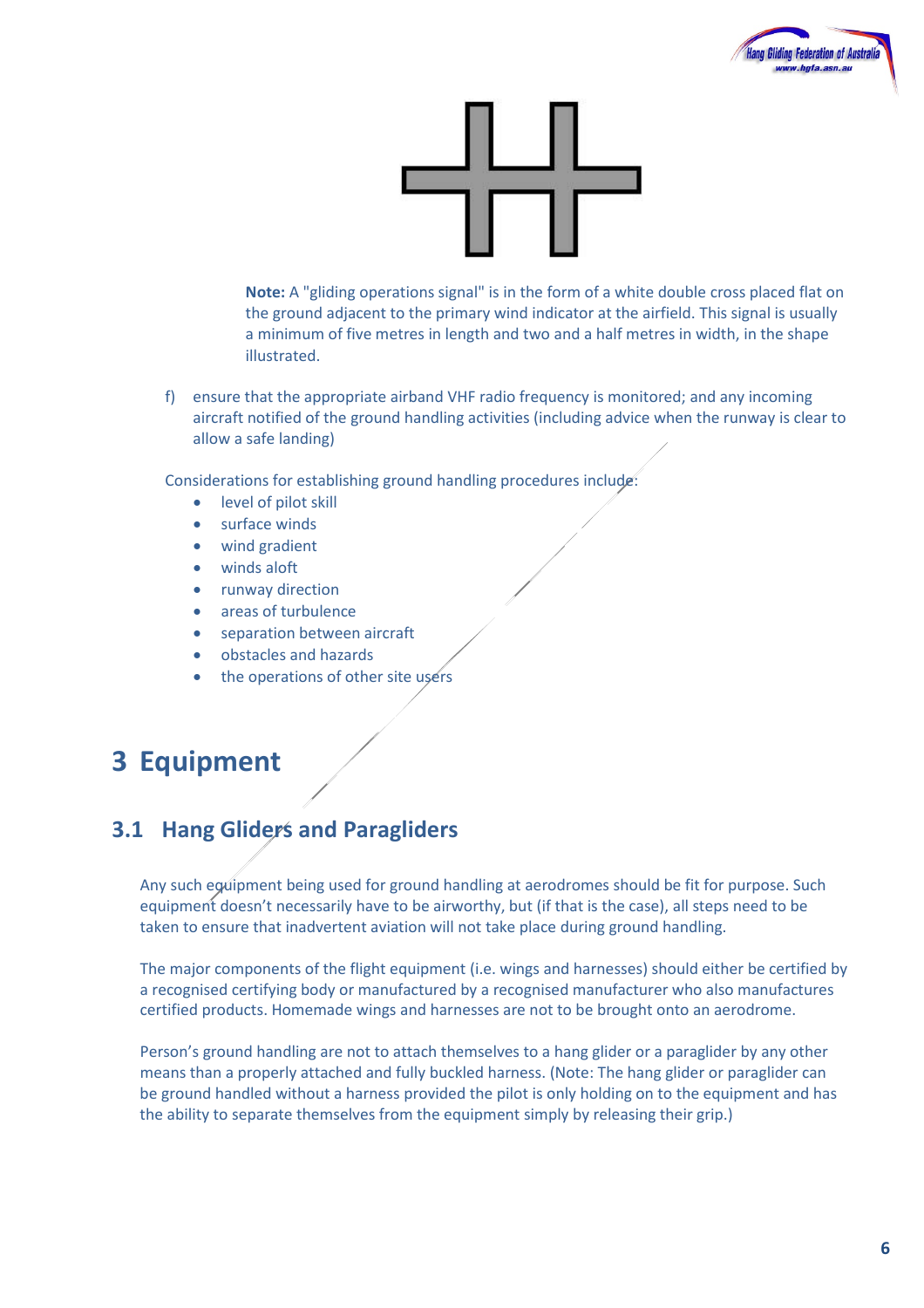

## **3.2 Airband VHF Airband Radio**

Only a duly certified (legal in Australia) airband VHF radio is to be used. This radio must be in a serviceable condition at all times (including a maintained power supply).

- a) Where a person is delegated to maintain a radio watch but is not using any flying equipment, a handheld airband VHF radio is deemed sufficient. For ease of operation, a handpiece speaker microphone may be used also.
- b) Where a person is delegated to maintain a radio watch and is using flying equipment (e.g. also partaking actively in ground handling), the airband radio equipment shall be set up to allow clear reception of messages and an easy ability to transmit while they are using their flying equipment. (This may involve wiring speakers, microphones and press-to-talk buttons into harnesses, helmets etc..)

## **3.3 Safety Equipment**

Person's ground handling at an aerodrome must wear a safety helmet. They must also have ready access to a telephone (either mobile or landline). A first aid kit is recommended.

# **4 Procedures**

### **4.1 General Considerations**

### **4.1.1 Site Considerations**

Sites used for ground handling must have an open area free of obstacles and hazards at any point where it is anticipated that pilots and equipment may go (e.g. being blown downwind in a high wind situation).

Ground handling areas at aerodromes should be located as far away as possible from any areas of regular traffic (taxiways, roads etc.). Where the runway and runway reserve is being used for ground handling, alternate areas (e.g. the side reserves of the runway) should be readily accessible to allow persons engaged in ground handling to clear the runway quickly to allow takeoffs and landings by general aviation.

## **4.1.2 Weather Conditions**

.

Where pilots are ground handling in light winds (e.g. practicing a launch run in a hang glider or a forward deployment in a paraglider), a long run path is required. This may require access to a runway or runway reserve (with due consideration to other users). Such activities generally commence at the downwind end of the training area.

As the wind strengthens, the required run path length is reduced. This may allow alternative areas of the aerodrome (such as side paddocks) to be used. Where this is possible, it is preferable to using the runway and runway reserve.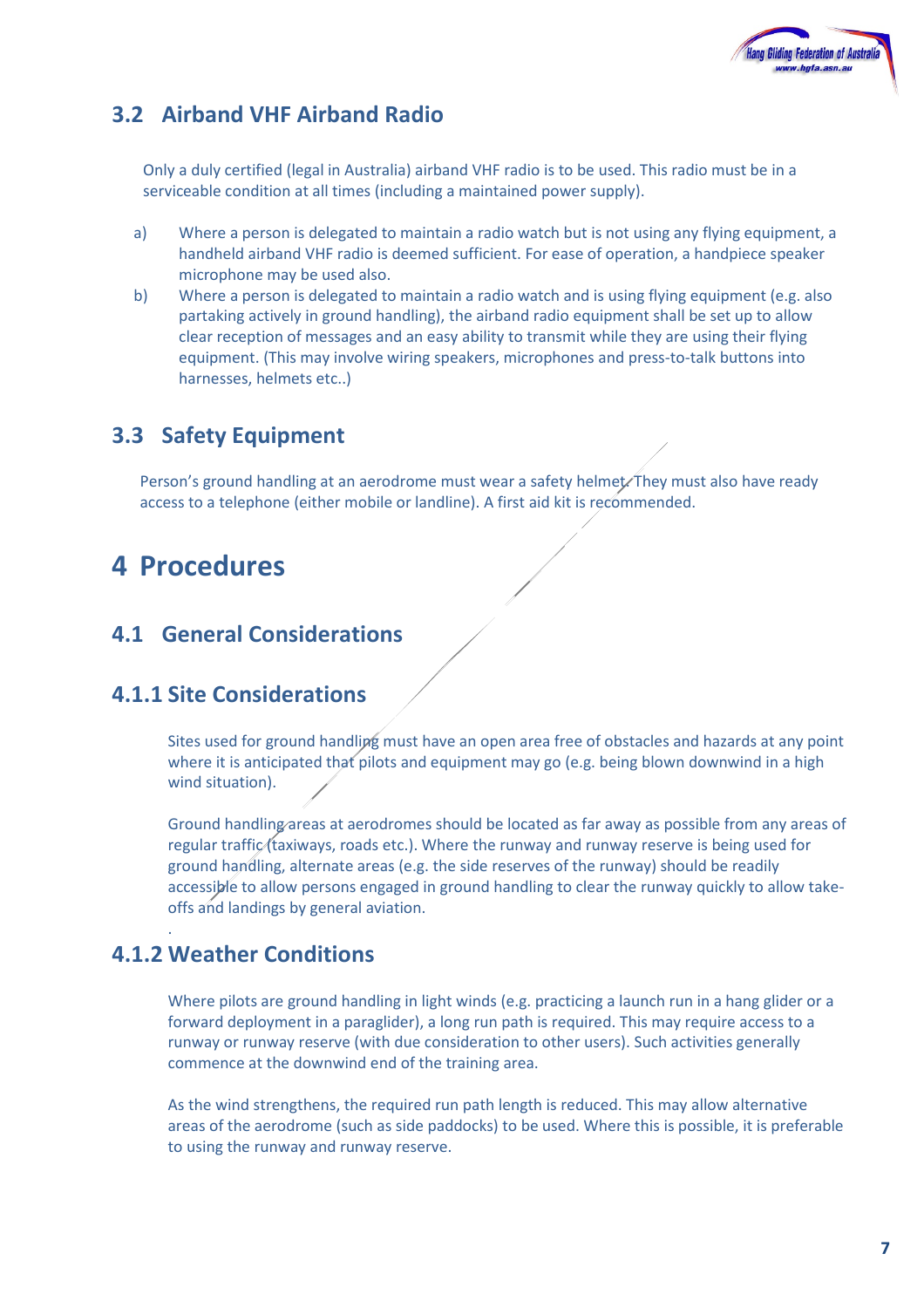

In high winds, ground handling activities are best commenced at the upwind end of the training area. A reasonably long downwind run path is desirable in the event of a pilot being overpowered by their equipment and blown downwind.

#### **4.1.3 Training Considerations**

Persons either undertaking or instructing/supervising ground handling should remain mindful of conditions and the experience/competence of the hang glider/paraglider pilots. At no time should a pilot commence ground handling without a full appreciation of aspects of the site and weather conditions.

#### **4.2 Ground Handling Procedures**

It is assumed that persons undertaking ground handling of hang gliders or paragliders will either be trained in or will be receiving supervised training in the various ground handling techniques currently in practice. Therefore it is not in the scope of this manual to define any such techniques.

However it is doubly important at an aerodrome that persons ground handling hang gliders and paragliders guard against instances of out of control equipment endangering other users.

Persons are discouraged from undertaking ground bandling entirely alone at an aerodrome. In the event of an accident, having another person nearby to assist/call emergency services is desirable.

#### **4.2.1 Hang Gliders**

In windy and/or gusty conditions, it is recommended that two experienced "wire men" are on hand to assist in keeping the wing level and pointed into the wind.

#### **4.2.2 Paragliders**

In windy and/or gusty conditions, it is recommended that an experienced paraglider pilot is on hand to act as an anchor and to help douse a canopy if required.

# **5 Communications**

### **5.1 Verbal**

Pilots/instructors intending to communicate verbally should ensure that they are in clear earshot of with whom they wish to talk. Communications should be short and precise. (e.g. "**Inbound aircraft – clear the runway.**")

#### **5.2 Visual**

Visual signals are useful if verbal signals are difficult to hear (e.g. with background general aviation noise). Visual signals are limited to arm and hand signals (as the ground handling persons and their supervisors will be standing). These should be distinctive and clearly expressive (e.g. both arms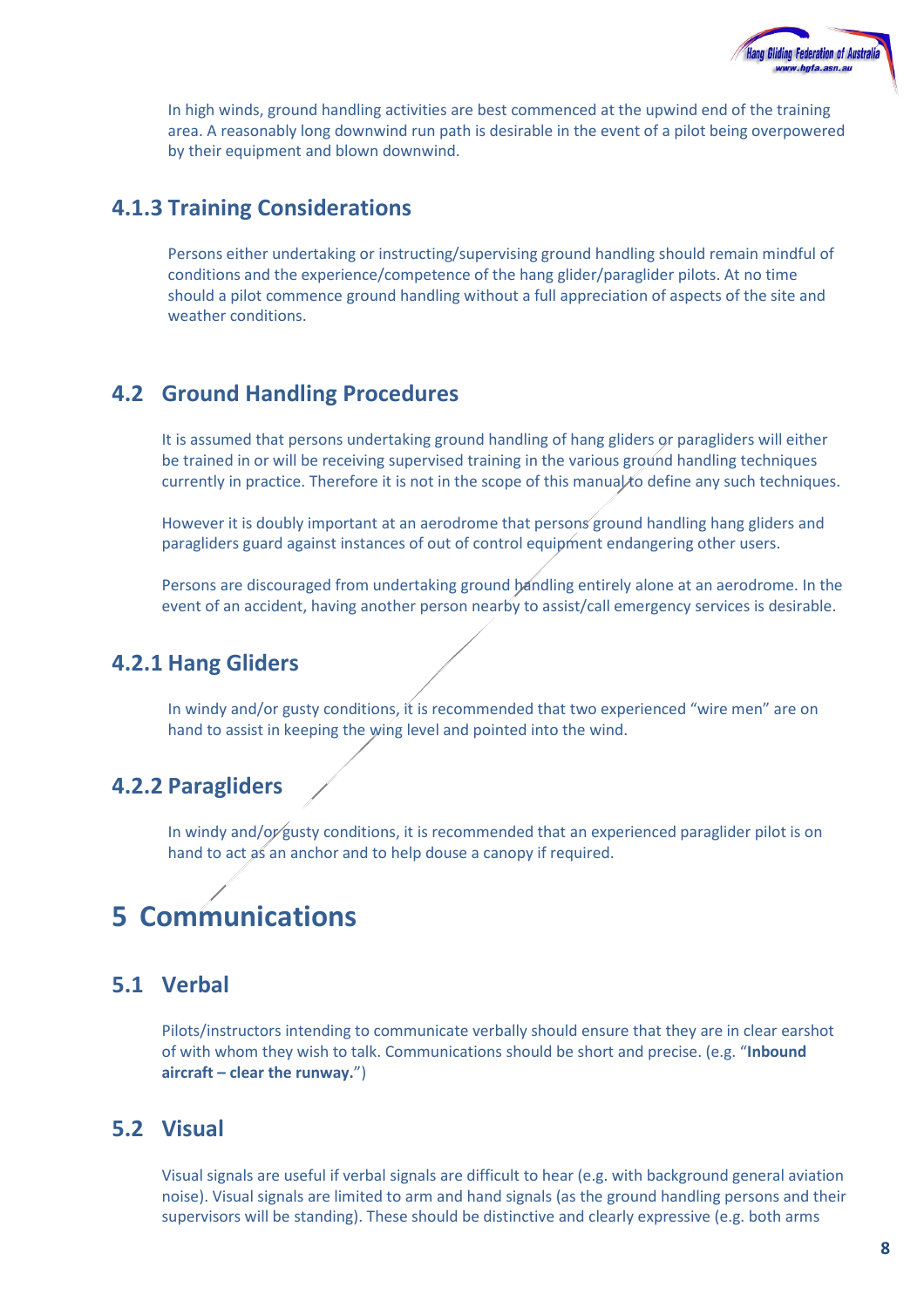

extended at shoulder width, palms facing down with a downward arc of the arms would be a signal to douse all paraglider canopies).

#### **5.3 Radio**

Given the physical proximity of the person's ground handling with each other, or with their supervisors, communication between these persons is normally sufficiently covered either verbally or visually.

Generally only an airband VHF radio is required for ground handling at aerodromes. The manner of any such radio communication should be consistent with the requirements and conventions imparted during the airband VHF radio endorsement process.

When using an airband VHF radio, the following guidelines should be followed:

- 1. Only a suitably endorsed person may operate an airband VHF radio.
- 2. Only the designated frequency for the aerodrome is to be used.
- 3. Use of the airband VHF radio should be confined to communication with general aviation traffic.
- 4. Care must be taken to ensure that the radio is not "locked on".
- 5. The manner of any such radio communication should be consistent with the requirements and conventions imparted during the airband VHF radio endorsement process.

# **6 Emergency Procedures**

General emergency procedures (call for assistance, render First Aid) are to be followed in the event of an accident resulting in personal injury.

Where any accident/incident has the potential to affect aviation traffic at or in the vicinity of the aerodrome, a descriptive warning is to be broadcast via the designated airband VHF radio channel.

Persons attempting to provide any form of assistance in the event of an emergency should do what they can to keep themselves out of danger.

## **6.1 Hang Glider**

The most likely specific hang glider related emergency scenario related to ground handling would be a loss of control of the wing due to high winds.

In such a case, persons want to assist should approach the equipment from the upwind side (to prevent it being blown onto them) and grasp a single secure point as far out toward the windward wing tip as possible.

Ideally (if the wing is still upright and intact), the wing should be turned so that it is facing away from the wing with the upper surface facing the wind and resting on the rear part of the keel.

If the wing is broken, persons seeking to assist should beware of sharp spar stumps and entanglement by loose wires.